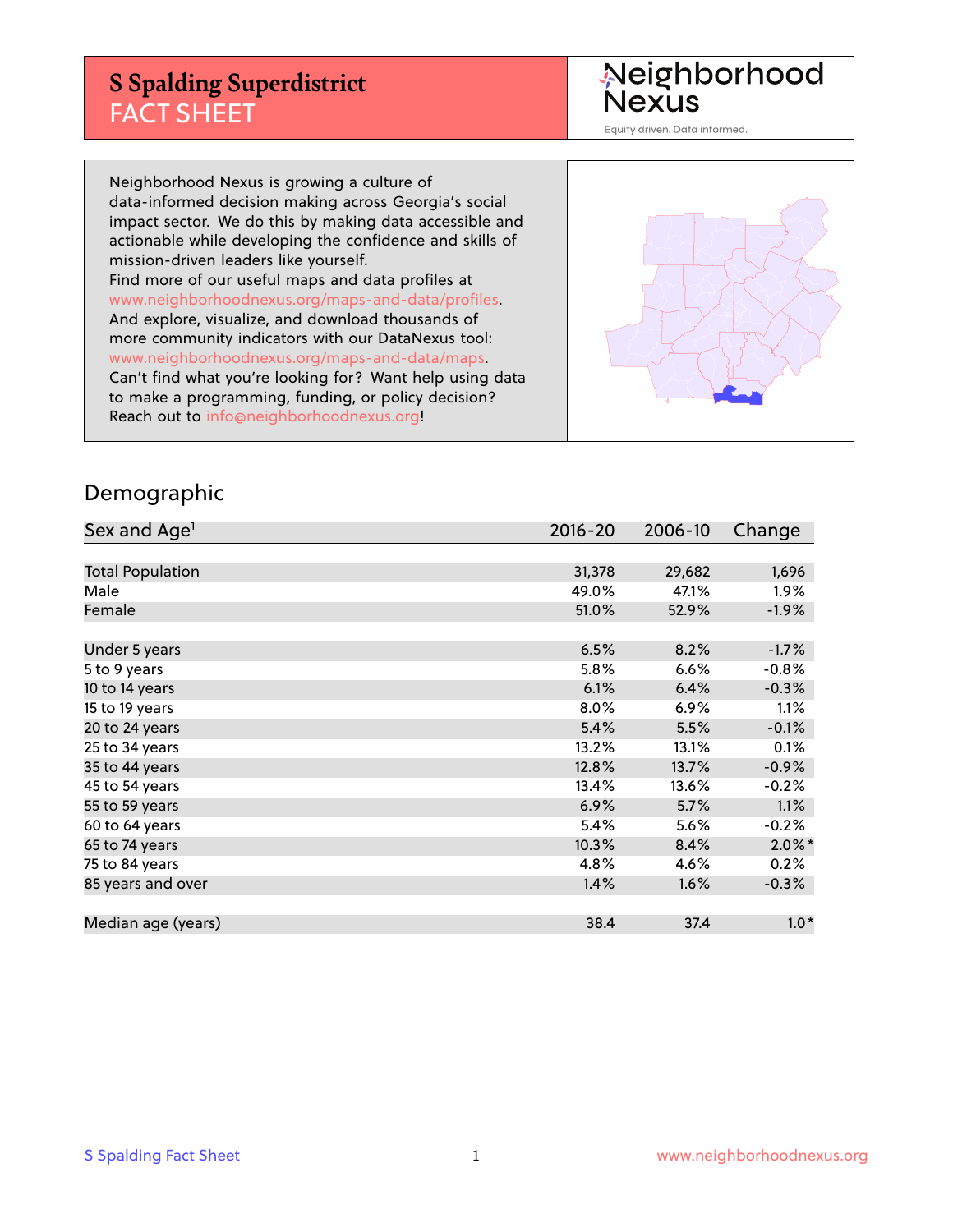# Demographic, continued...

| Race <sup>2</sup>                                            | $2016 - 20$ | 2006-10 | Change     |
|--------------------------------------------------------------|-------------|---------|------------|
| <b>Total population</b>                                      | 31,378      | 29,682  | 1,696      |
| One race                                                     | 97.8%       | 99.4%   | $-1.6\%$ * |
| White                                                        | 68.3%       | 73.0%   | $-4.7\%$ * |
| <b>Black or African American</b>                             | 27.6%       | 25.9%   | 1.7%       |
| American Indian and Alaska Native                            | 0.1%        | 0.0%    | 0.1%       |
| Asian                                                        | 1.4%        | 0.2%    | 1.3%       |
| Native Hawaiian and Other Pacific Islander                   | 0.0%        | 0.0%    | 0.0%       |
| Some other race                                              | 0.3%        | 0.3%    | $-0.0%$    |
| Two or more races                                            | 2.2%        | 0.6%    | $1.6\%$ *  |
| Race alone or in combination with other race(s) <sup>3</sup> | $2016 - 20$ | 2006-10 | Change     |
|                                                              |             |         |            |
| Total population                                             | 31,378      | 29,682  | 1,696      |
| White                                                        | 70.2%       | 73.5%   | $-3.3%$ *  |
| <b>Black or African American</b>                             | 29.2%       | 26.2%   | 3.0%       |
| American Indian and Alaska Native                            | 0.3%        | 0.2%    | 0.1%       |
| Asian                                                        | 1.9%        | 0.2%    | $1.7\%$ *  |
| Native Hawaiian and Other Pacific Islander                   | 0.0%        | 0.0%    | 0.0%       |
| Some other race                                              | 0.6%        | 0.5%    | 0.1%       |
| Hispanic or Latino and Race <sup>4</sup>                     | $2016 - 20$ | 2006-10 | Change     |
|                                                              |             |         |            |
| <b>Total population</b>                                      | 31,378      | 29,682  | 1,696      |
| Hispanic or Latino (of any race)                             | 3.9%        | 1.9%    | $2.0\%$ *  |
| Not Hispanic or Latino                                       | 96.1%       | 98.1%   | $-2.0\%$ * |
| White alone                                                  | 64.8%       | 71.7%   | $-6.8\%$ * |
| Black or African American alone                              | 27.6%       | 25.7%   | 1.9%       |
| American Indian and Alaska Native alone                      | 0.1%        | 0.0%    | 0.1%       |
| Asian alone                                                  | 1.4%        | 0.2%    | 1.3%       |
| Native Hawaiian and Other Pacific Islander alone             | 0.0%        | 0.0%    | 0.0%       |
| Some other race alone                                        | 0.1%        | 0.1%    | 0.1%       |
| Two or more races                                            | 1.9%        | 0.4%    | $1.5%$ *   |
| U.S. Citizenship Status <sup>5</sup>                         | $2016 - 20$ | 2006-10 | Change     |
|                                                              |             |         |            |
| Foreign-born population                                      | 694         | 433     | 261        |
| Naturalized U.S. citizen                                     | 76.5%       | 57.0%   | 19.5%      |
| Not a U.S. citizen                                           | 23.5%       | 43.0%   | $-19.5%$   |
| Citizen, Voting Age Population <sup>6</sup>                  | $2016 - 20$ | 2006-10 | Change     |
|                                                              |             |         |            |
| Citizen, 18 and over population                              | 23,749      | 21,801  | $1,948*$   |
| Male                                                         | 47.4%       | 46.9%   | 0.5%       |
| Female                                                       | 52.6%       | 53.1%   | $-0.5%$    |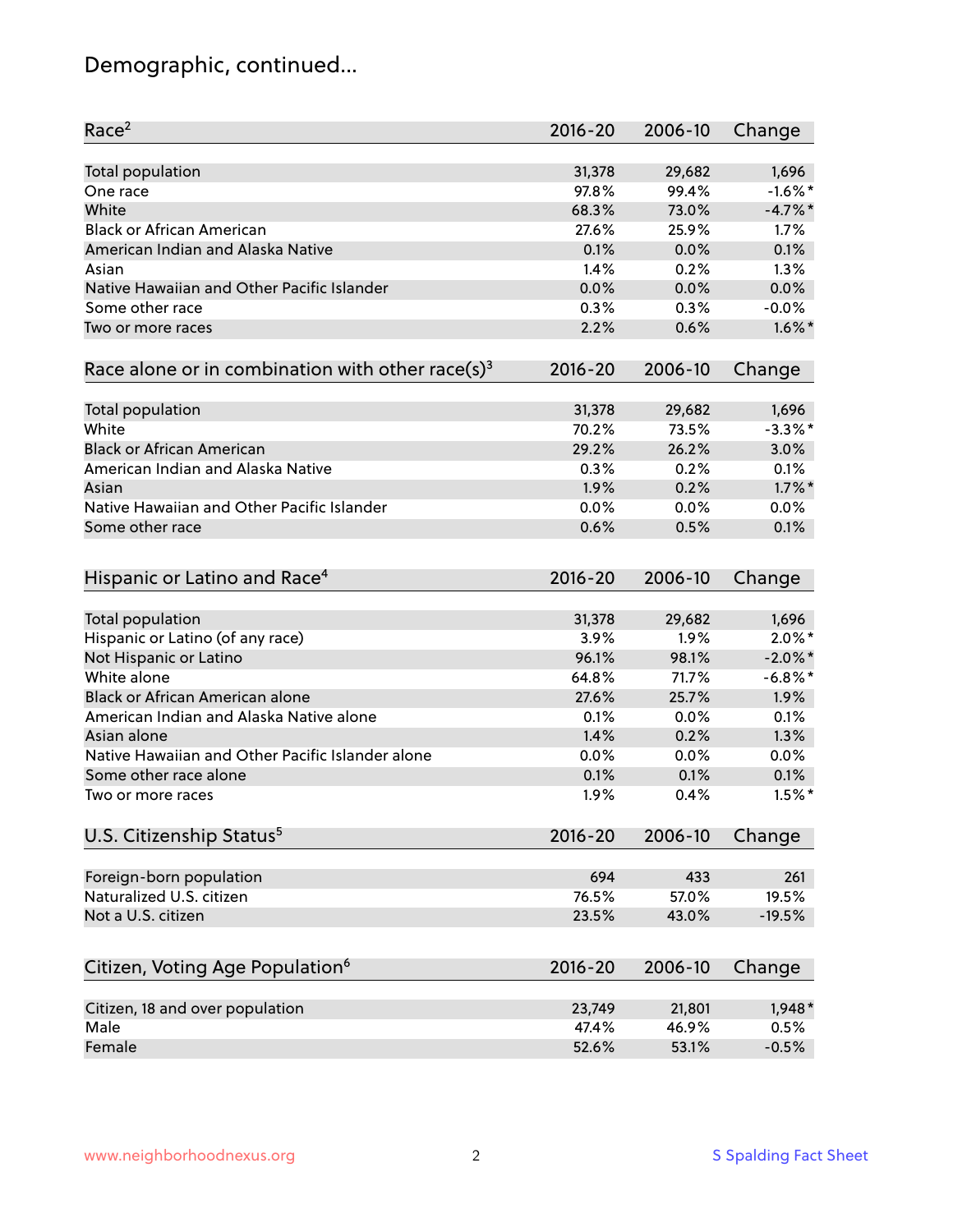### Economic

| Income <sup>7</sup>                                 | 2016-20 | 2006-10 | Change     |
|-----------------------------------------------------|---------|---------|------------|
|                                                     |         |         |            |
| All households                                      | 11,798  | 11,037  | 761*       |
| Less than \$10,000                                  | 6.1%    | 9.9%    | $-3.8\%$ * |
| \$10,000 to \$14,999                                | 4.7%    | 5.9%    | $-1.1%$    |
| \$15,000 to \$24,999                                | 9.6%    | 10.3%   | $-0.8%$    |
| \$25,000 to \$34,999                                | 12.0%   | 10.7%   | 1.4%       |
| \$35,000 to \$49,999                                | 14.0%   | 15.0%   | $-1.1%$    |
| \$50,000 to \$74,999                                | 19.3%   | 19.1%   | 0.2%       |
| \$75,000 to \$99,999                                | 11.4%   | 12.9%   | $-1.5%$    |
| \$100,000 to \$149,999                              | 13.2%   | 11.7%   | 1.5%       |
| \$150,000 to \$199,999                              | 3.5%    | 2.2%    | $1.3\%$ *  |
| \$200,000 or more                                   | 6.3%    | 2.3%    | 3.9%*      |
| Median household income (dollars)                   | 54,720  | 47,519  | 7,201*     |
| Mean household income (dollars)                     | 101,666 | 59,636  | 42,030*    |
| With earnings                                       | 74.3%   | 73.9%   | 0.4%       |
| Mean earnings (dollars)                             | 115,122 | 63,412  | 51,710*    |
| <b>With Social Security</b>                         | 36.2%   | 29.7%   | $6.4\%$ *  |
| Mean Social Security income (dollars)               | 19,804  | 14,453  | $5,351*$   |
| With retirement income                              | 23.4%   | 20.5%   | 2.9%       |
| Mean retirement income (dollars)                    | 22,054  | 21,937  | 117        |
| With Supplemental Security Income                   | 9.7%    | 5.4%    | $4.3\%$ *  |
| Mean Supplemental Security Income (dollars)         | 10,099  | 6,706   | $3,394*$   |
| With cash public assistance income                  | 2.5%    | 2.4%    | 0.1%       |
| Mean cash public assistance income (dollars)        | 1,062   | 1,755   | $-693$     |
| With Food Stamp/SNAP benefits in the past 12 months | 13.8%   | 13.2%   | 0.6%       |
|                                                     |         |         |            |
| Families                                            | 8,255   | 7,872   | 383        |
| Less than \$10,000                                  | 2.6%    | 8.6%    | $-6.0\%$ * |
| \$10,000 to \$14,999                                | 2.3%    | 3.8%    | $-1.5%$    |
| \$15,000 to \$24,999                                | 7.5%    | 7.7%    | $-0.3%$    |
| \$25,000 to \$34,999                                | 8.1%    | 9.1%    | $-1.0%$    |
| \$35,000 to \$49,999                                | 16.6%   | 13.4%   | 3.2%       |
| \$50,000 to \$74,999                                | 22.8%   | 21.5%   | 1.3%       |
| \$75,000 to \$99,999                                | 11.2%   | 15.9%   | $-4.7%$ *  |
| \$100,000 to \$149,999                              | 16.5%   | 14.5%   | 2.0%       |
| \$150,000 to \$199,999                              | 4.9%    | 2.9%    | $1.9\%$ *  |
| \$200,000 or more                                   | 7.6%    | 2.6%    | $5.0\%$ *  |
| Median family income (dollars)                      | 63,750  | 57,542  | $6,208*$   |
| Mean family income (dollars)                        | 125,210 | 67,303  | 57,907*    |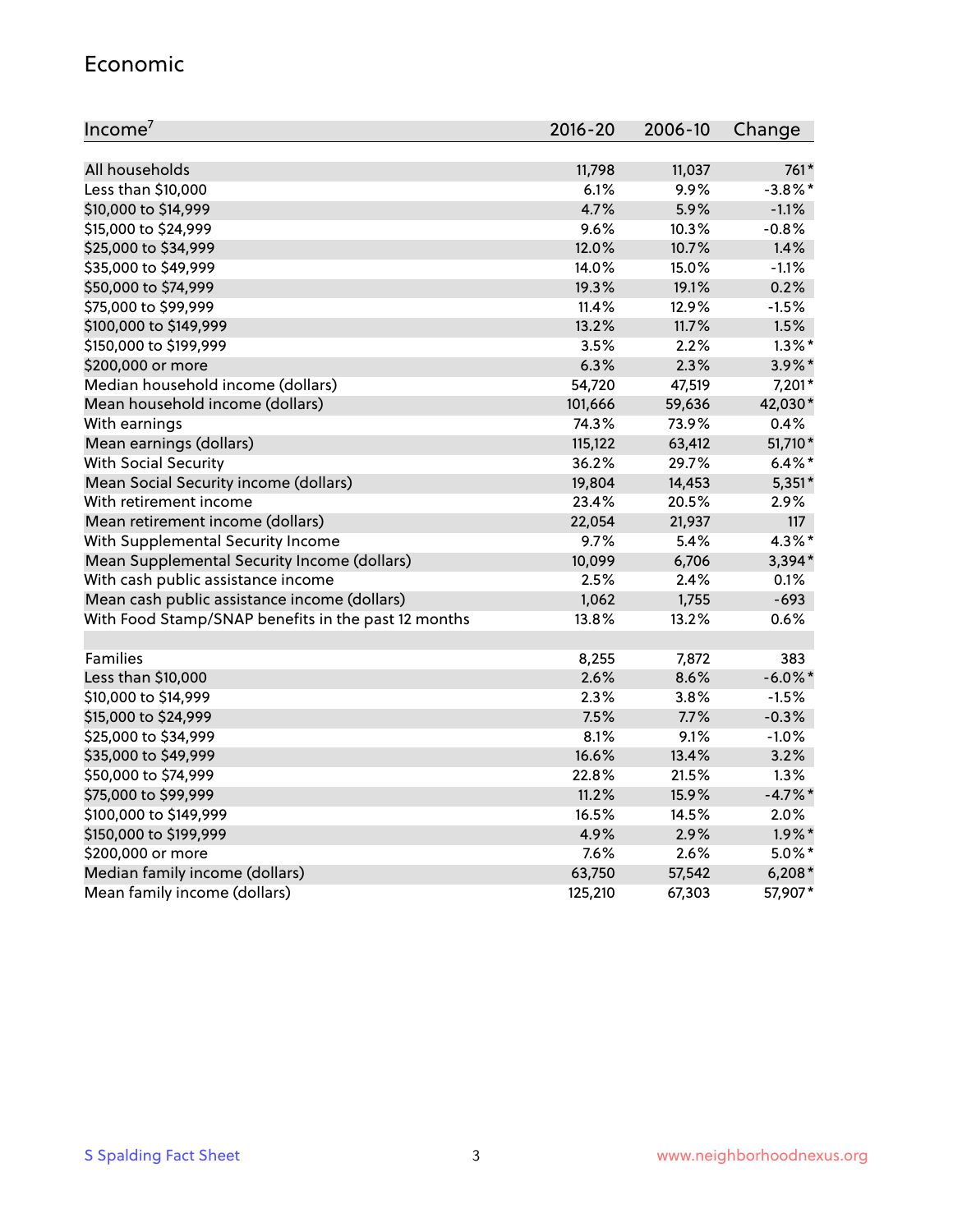### Economic, continued...

| Income, continued <sup>8</sup>                                        | $2016 - 20$ | 2006-10 | Change       |
|-----------------------------------------------------------------------|-------------|---------|--------------|
|                                                                       |             |         |              |
| Nonfamily households                                                  | 3,543       | 3,165   | 378          |
| Median nonfamily income (dollars)                                     | 30,301      | 28,509  | 1,792        |
| Mean nonfamily income (dollars)                                       | 44,009      | 38,922  | 5,087        |
| Median earnings for workers (dollars)                                 | 35,111      | 30,258  | 4,853*       |
| Median earnings for male full-time, year-round workers                | 44,737      | 41,567  | $3,169*$     |
| (dollars)                                                             |             |         |              |
| Median earnings for female full-time, year-round workers<br>(dollars) | 42,372      | 34,088  | 8,285*       |
| Per capita income (dollars)                                           | 38,999      | 22,755  | $16,243*$    |
|                                                                       |             |         |              |
| Families and People Below Poverty Level <sup>9</sup>                  | $2016 - 20$ | 2006-10 | Change       |
|                                                                       |             |         |              |
| <b>All families</b>                                                   | 7.5%        | 13.9%   | $-6.4\%$ *   |
| With related children under 18 years                                  | 8.7%        | 17.8%   | $-9.1%$      |
| With related children under 5 years only                              | 2.1%        | 10.9%   | $-8.8%$      |
| Married couple families                                               | 3.3%        | 2.9%    | 0.4%         |
| With related children under 18 years                                  | 2.4%        | 1.9%    | 0.5%         |
| With related children under 5 years only                              | 0.0%        | 2.8%    | $-2.8%$      |
| Families with female householder, no husband present                  | 19.6%       | 48.8%   | $-29.2%$     |
| With related children under 18 years                                  | 18.6%       | 52.2%   | $-33.6\%$ *  |
| With related children under 5 years only                              | 7.0%        | 33.7%   | $-26.7%$     |
| All people                                                            | 11.5%       | 17.2%   | $-5.7\%$ *   |
| Under 18 years                                                        | 9.3%        | 25.9%   | $-16.6\%$ *  |
| Related children under 18 years                                       | 9.4%        | 25.7%   | $-16.3\%$ *  |
| Related children under 5 years                                        | 11.7%       | 33.4%   | $-21.6%$     |
| Related children 5 to 17 years                                        | 8.5%        | 22.2%   | $-13.7%$     |
| 18 years and over                                                     | 12.1%       | 14.1%   | $-2.0%$      |
| 18 to 64 years                                                        | 12.6%       | 13.9%   | $-1.3%$      |
| 65 years and over                                                     | 10.4%       | 14.8%   | $-4.4%$      |
| People in families                                                    | 7.7%        | 15.3%   | $-7.6%$ *    |
| Unrelated individuals 15 years and over                               | 30.6%       | 27.9%   | 2.7%         |
|                                                                       |             |         |              |
| Non-Hispanic white people                                             | 7.4%        | 10.1%   | $-2.7%$      |
| Black or African-American people                                      | 24.0%       | 36.4%   | $-12.3%$     |
| Asian people                                                          | 0.0%        | 100.0%  | $-100.0\%$ t |
| Hispanic or Latino people                                             | 0.4%        | 17.9%   | $-17.5%$     |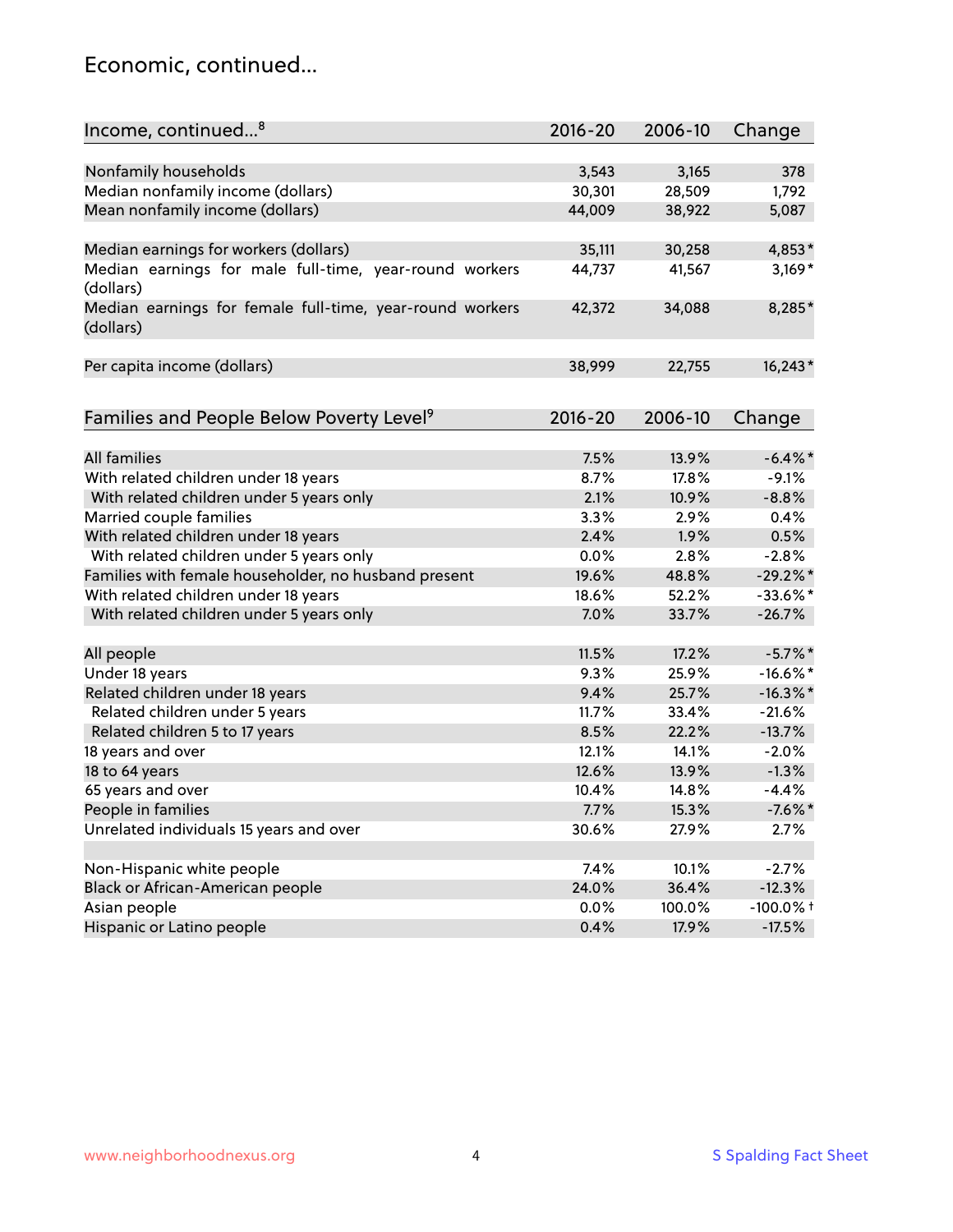### Employment

| Employment Status <sup>10</sup>                                             | $2016 - 20$ | 2006-10 | Change    |
|-----------------------------------------------------------------------------|-------------|---------|-----------|
|                                                                             |             |         |           |
| Population 16 years and over                                                | 24,731      | 23,017  | $1,714*$  |
| In labor force                                                              | 59.0%       | 61.3%   | $-2.3%$   |
| Civilian labor force                                                        | 58.9%       | 61.1%   | $-2.2%$   |
| Employed                                                                    | 57.0%       | 54.7%   | 2.3%      |
| Unemployed                                                                  | 2.0%        | 6.5%    | $-4.5%$   |
| <b>Armed Forces</b>                                                         | 0.0%        | 0.2%    | $-0.1%$   |
| Not in labor force                                                          | 41.0%       | 38.7%   | 2.3%      |
| Civilian labor force                                                        | 14,578      | 14,070  | 508       |
|                                                                             | 3.3%        |         | $-7.2%$   |
| <b>Unemployment Rate</b>                                                    |             | 10.6%   |           |
| Females 16 years and over                                                   | 12,987      | 12,261  | 726       |
| In labor force                                                              | 55.3%       | 55.5%   | $-0.2%$   |
| Civilian labor force                                                        | 55.3%       | 55.5%   | $-0.2%$   |
| Employed                                                                    | 53.7%       | 49.0%   | 4.7%      |
|                                                                             |             |         |           |
| Own children of the householder under 6 years                               | 2,097       | 2,733   | $-636$    |
| All parents in family in labor force                                        | 82.1%       | 72.9%   | 9.2%      |
|                                                                             |             |         |           |
| Own children of the householder 6 to 17 years                               | 4,938       | 4,294   | 644       |
| All parents in family in labor force                                        | 75.9%       | 75.2%   | 0.7%      |
|                                                                             |             |         |           |
| Industry <sup>11</sup>                                                      | $2016 - 20$ | 2006-10 | Change    |
|                                                                             |             |         |           |
| Civilian employed population 16 years and over                              | 14,091      | 12,581  | $1,510*$  |
| Agriculture, forestry, fishing and hunting, and mining                      | 1.7%        | 0.2%    | 1.5%      |
| Construction                                                                | 5.4%        | 8.5%    | $-3.1%$   |
| Manufacturing                                                               | 13.1%       | 16.5%   | $-3.4%$   |
| Wholesale trade                                                             | 2.2%        | 2.8%    | $-0.5%$   |
| Retail trade                                                                | 14.4%       | 10.8%   | $3.6\%$ * |
| Transportation and warehousing, and utilities                               | 7.5%        | 8.1%    | $-0.6%$   |
| Information                                                                 | 0.5%        | 0.6%    | $-0.1%$   |
| Finance and insurance, and real estate and rental and leasing               | 5.0%        | 5.3%    | $-0.3%$   |
| Professional, scientific, and management, and administrative                | $6.9\%$     | 6.7%    | 0.2%      |
| and waste management services                                               |             |         |           |
| Educational services, and health care and social assistance                 | 26.3%       | 22.0%   | 4.3%*     |
| Arts, entertainment, and recreation, and accommodation and<br>food services | 6.2%        | 7.1%    | $-0.9%$   |
| Other services, except public administration                                | 4.5%        | 5.7%    | $-1.3%$   |
| Public administration                                                       | 6.3%        | 5.8%    | 0.5%      |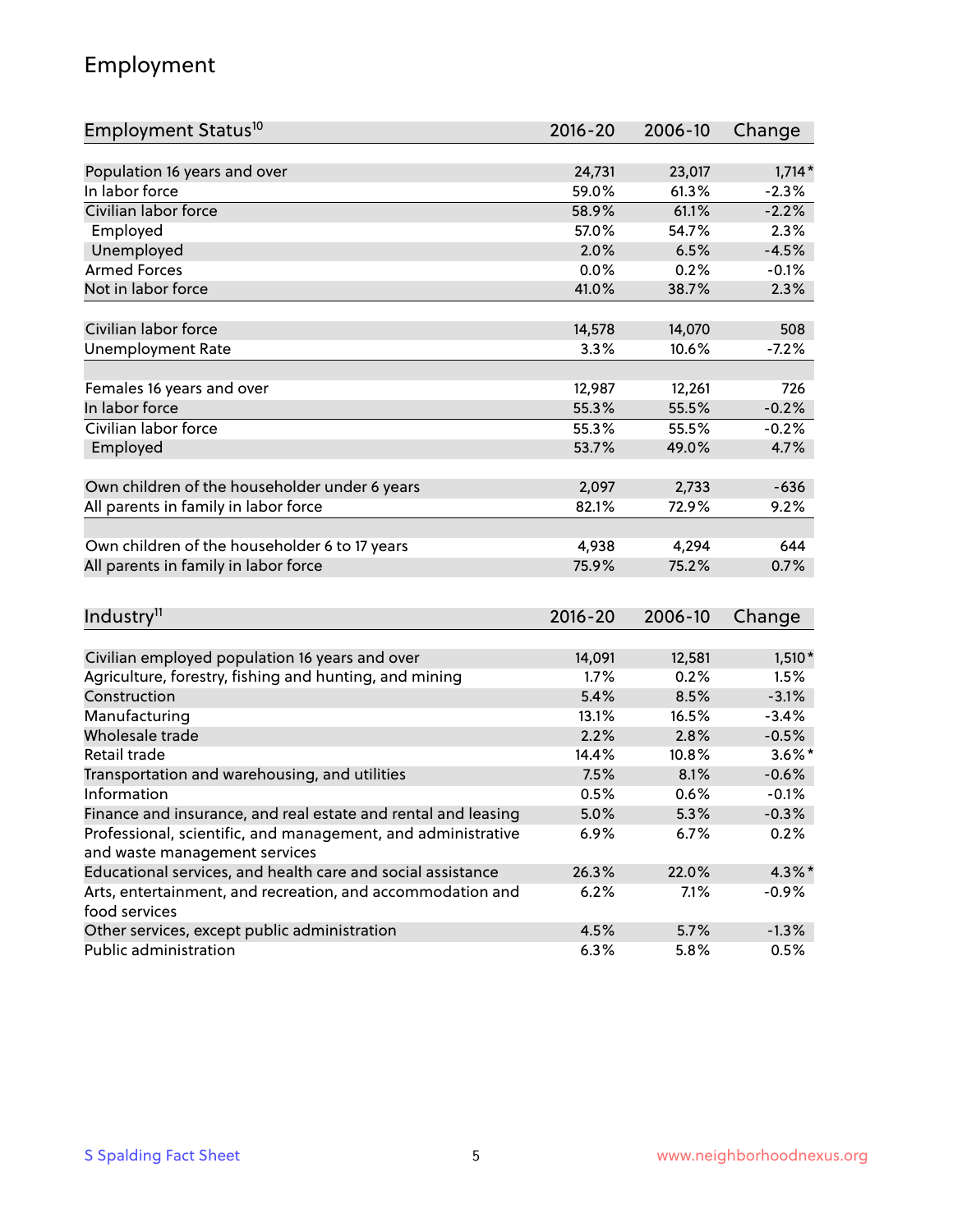# Employment, continued...

| Occupation <sup>12</sup>                                    | $2016 - 20$ | 2006-10 | Change     |
|-------------------------------------------------------------|-------------|---------|------------|
| Civilian employed population 16 years and over              | 14,091      | 12,581  | $1,510*$   |
| Management, business, science, and arts occupations         | 35.9%       | 31.2%   | 4.7%*      |
| Service occupations                                         | 12.0%       | 15.8%   | $-3.9\%$ * |
| Sales and office occupations                                | 22.7%       | 25.0%   | $-2.3%$    |
| Natural<br>and<br>maintenance                               | 9.6%        | 11.2%   | $-1.7%$    |
| resources,<br>construction,<br>occupations                  |             |         |            |
| Production, transportation, and material moving occupations | 19.8%       | 16.7%   | 3.1%       |
| Class of Worker <sup>13</sup>                               | $2016 - 20$ | 2006-10 | Change     |
|                                                             |             |         |            |
| Civilian employed population 16 years and over              | 14,091      | 12,581  | $1,510*$   |
| Private wage and salary workers                             | 79.6%       | 73.8%   | 5.8%       |
| Government workers                                          | 16.9%       | 17.8%   | $-1.0%$    |
| Self-employed in own not incorporated business workers      | 3.4%        | 8.1%    | $-4.6%$ *  |
| Unpaid family workers                                       | 0.1%        | 0.3%    | $-0.2%$    |
| Job Flows <sup>14</sup>                                     | 2019        | 2010    | Change     |
|                                                             |             |         |            |
| Total Jobs in district                                      | 10,553      | 9,501   | 1,052      |
| Held by residents of district                               | 17.7%       | 20.5%   | $-2.8%$    |
| Held by non-residents of district                           | 82.3%       | 79.5%   | 2.8%       |
| Jobs by Industry Sector <sup>15</sup>                       | 2019        | 2010    | Change     |
| Total Jobs in district                                      | 10,553      | 9,501   | 1,052      |
|                                                             | 24.1%       | 18.2%   | 5.9%       |
| Goods Producing sectors                                     |             |         | 2.0%       |
| Trade, Transportation, and Utilities sectors                | 16.5%       | 14.4%   |            |
| All Other Services sectors                                  | 59.5%       | 67.4%   | $-7.9%$    |
| Total Jobs in district held by district residents           | 1,869       | 1,944   | $-75$      |
| <b>Goods Producing sectors</b>                              | 26.8%       | 17.4%   | 9.4%       |
| Trade, Transportation, and Utilities sectors                | 12.4%       | 13.2%   | $-0.8%$    |
| All Other Services sectors                                  | 60.8%       | 69.4%   | $-8.6%$    |
|                                                             |             |         |            |
| Jobs by Earnings <sup>16</sup>                              | 2019        | 2010    | Change     |
|                                                             |             |         |            |
| Total Jobs in district                                      | 10,553      | 9,501   | 1,052      |
| Jobs with earnings \$1250/month or less                     | 26.6%       | 27.3%   | $-0.7%$    |
| Jobs with earnings \$1251/month to \$3333/month             | 37.1%       | 46.9%   | $-9.8%$    |
| Jobs with earnings greater than \$3333/month                | 36.4%       | 25.8%   | 10.5%      |
| Total Jobs in district held by district residents           | 1,869       | 1,944   | $-75$      |
| Jobs with earnings \$1250/month or less                     | 23.4%       | 27.5%   | $-4.0%$    |
| Jobs with earnings \$1251/month to \$3333/month             | 39.4%       | 46.3%   | $-6.9%$    |
| Jobs with earnings greater than \$3333/month                | 37.1%       | 26.2%   | 10.9%      |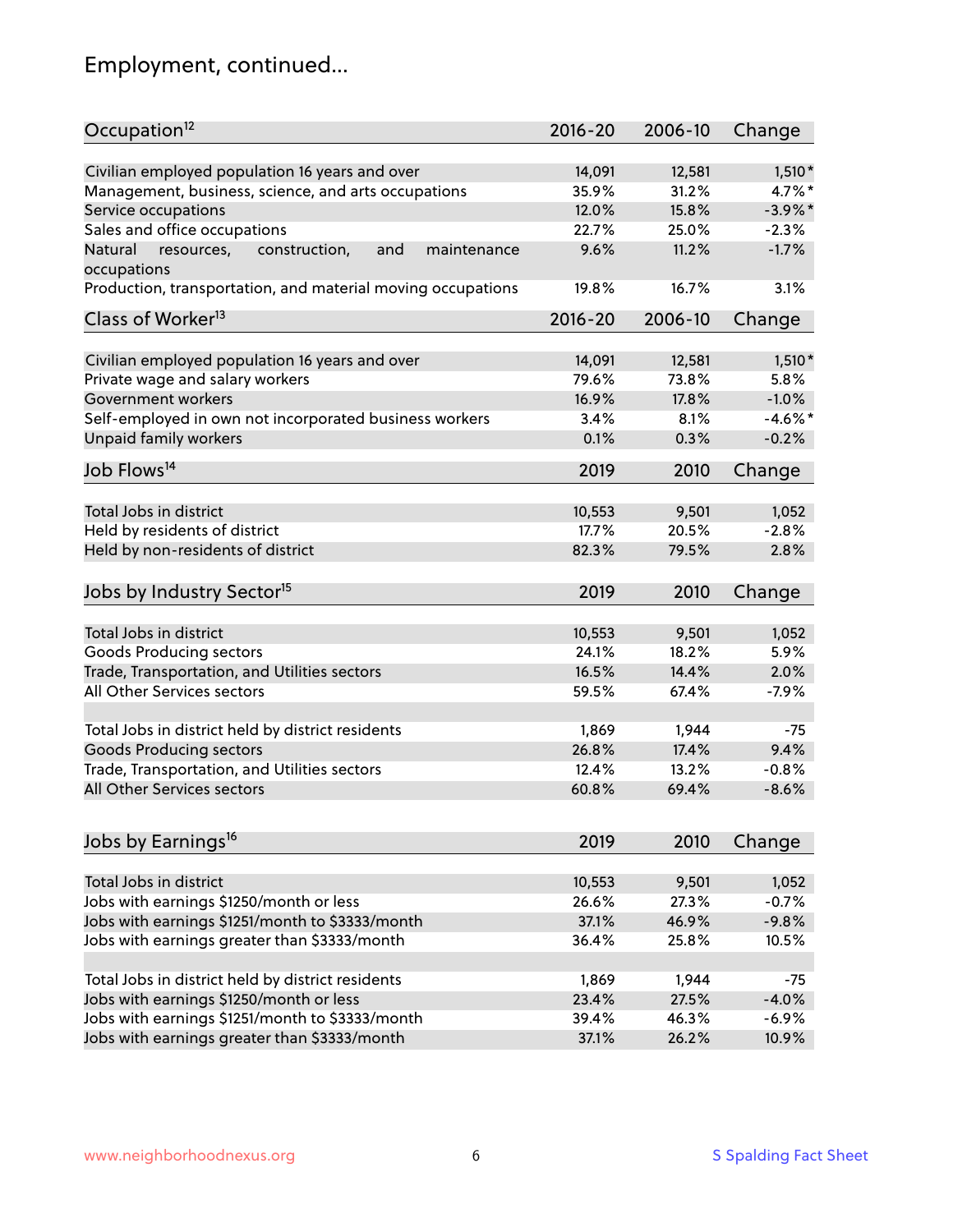# Employment, continued...

| 2019   | 2010  | Change  |
|--------|-------|---------|
|        |       |         |
| 10,553 | 9,501 | 1,052   |
| 21.6%  | 18.9% | 2.7%    |
| 55.3%  | 62.0% | $-6.7%$ |
| 23.1%  | 19.1% | 4.0%    |
|        |       |         |
| 1,869  | 1.944 | $-75$   |
| 19.8%  | 18.2% | 1.6%    |
| 52.4%  | 57.8% | $-5.4%$ |
| 27.8%  | 24.0% | 3.7%    |
|        |       |         |

#### Education

| School Enrollment <sup>18</sup>                | $2016 - 20$ | 2006-10 | Change    |
|------------------------------------------------|-------------|---------|-----------|
|                                                |             |         |           |
| Population 3 years and over enrolled in school | 7,432       | 7,514   | $-82$     |
| Nursery school, preschool                      | 9.0%        | 8.9%    | 0.1%      |
| Kindergarten                                   | 3.3%        | 5.1%    | $-1.7%$   |
| Elementary school (grades 1-8)                 | 44.4%       | 42.4%   | 2.0%      |
| High school (grades 9-12)                      | 27.0%       | 23.1%   | 4.0%      |
| College or graduate school                     | 16.3%       | 20.6%   | $-4.3%$   |
| Educational Attainment <sup>19</sup>           | $2016 - 20$ | 2006-10 | Change    |
|                                                |             |         |           |
| Population 25 years and over                   | 21,416      | 19,692  | $1,724*$  |
| Less than 9th grade                            | 3.3%        | 6.7%    | $-3.3%$   |
| 9th to 12th grade, no diploma                  | 11.9%       | 12.8%   | $-0.9%$   |
| High school graduate (includes equivalency)    | 37.6%       | 34.9%   | 2.7%      |
| Some college, no degree                        | 19.1%       | 21.6%   | $-2.6%$   |
| Associate's degree                             | 6.5%        | 6.8%    | $-0.3%$   |
| Bachelor's degree                              | 12.4%       | 10.3%   | 2.1%      |
| Graduate or professional degree                | 9.3%        | 6.9%    | 2.3%      |
|                                                |             |         |           |
| Percent high school graduate or higher         | 84.8%       | 80.5%   | $4.3\%$   |
| Percent bachelor's degree or higher            | 21.6%       | 17.2%   | $4.4\%$ * |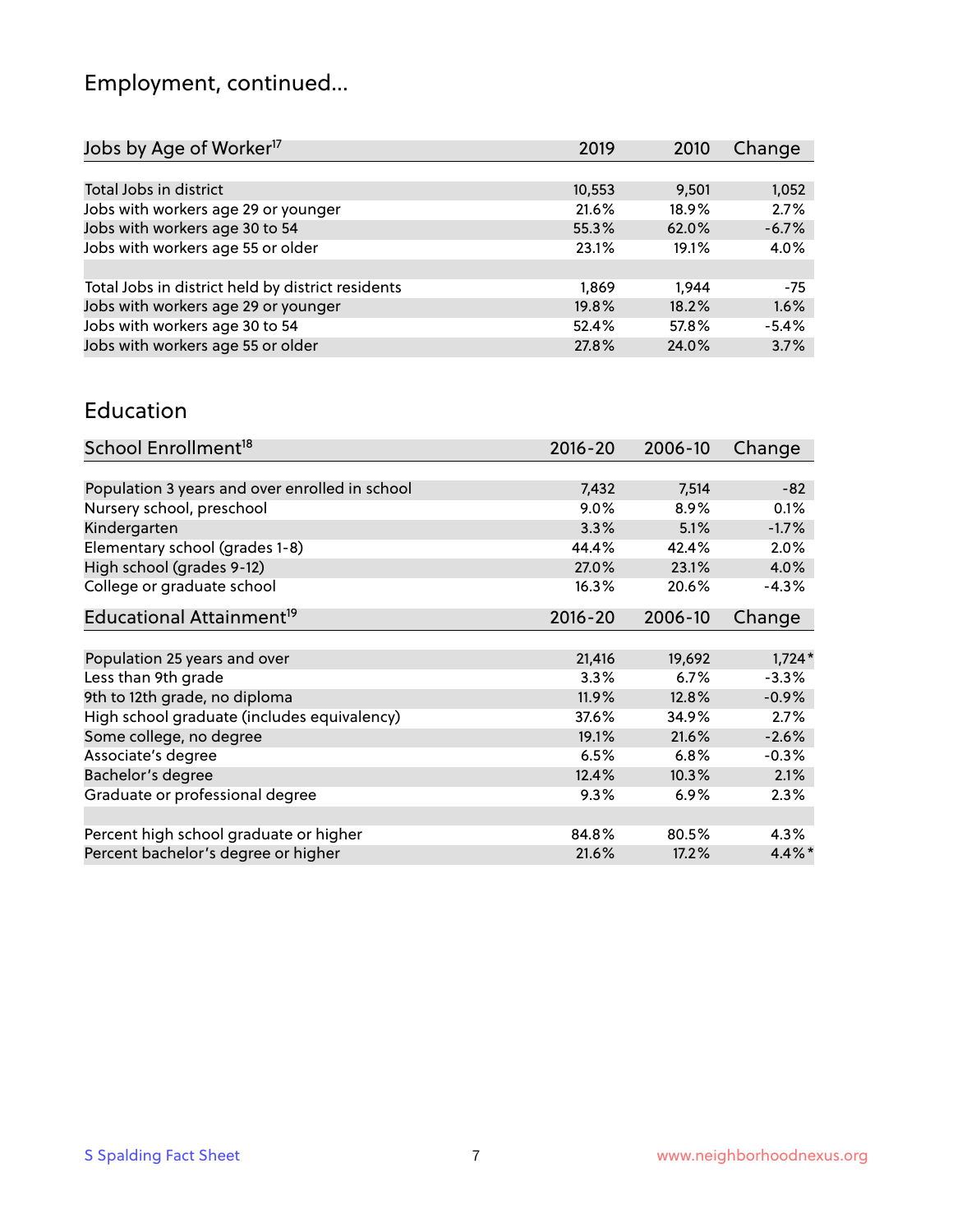### Housing

| <b>Total households</b><br>11,798<br>11,037<br>761*<br>Family households (families)<br>70.0%<br>71.3%<br>$-1.4%$<br>With own children under 18 years<br>28.0%<br>31.5%<br>$-3.6%$<br>Married-couple family<br>48.4%<br>51.9%<br>$-3.4%$<br>With own children of the householder under 18 years<br>17.5%<br>21.4%<br>$-3.9\%$ *<br>Male householder, no wife present, family<br>3.6%<br>$1.9\%$ *<br>5.5%<br>With own children of the householder under 18 years<br>2.7%<br>1.1%<br>1.5%<br>Female householder, no husband present, family<br>16.0%<br>0.2%<br>15.8%<br>With own children of the householder under 18 years<br>7.8%<br>9.0%<br>$-1.2%$<br>Nonfamily households<br>30.0%<br>28.7%<br>1.4%<br>Householder living alone<br>24.9%<br>$-0.0%$<br>24.9%<br>65 years and over<br>12.1%<br>11.2%<br>0.9%<br>32.0%<br>36.9%<br>$-4.9%$ *<br>Households with one or more people under 18 years<br>Households with one or more people 65 years and over<br>32.6%<br>27.5%<br>$5.1\%$ *<br>Average household size<br>$-0.06$<br>2.58<br>2.63<br>Average family size<br>$-0.06$<br>3.09<br>3.15<br>Housing Occupancy <sup>21</sup><br>$2016 - 20$<br>2006-10<br>Change<br>Total housing units<br>143<br>12,501<br>12,358<br>$5.1\%$ *<br>Occupied housing units<br>94.4%<br>89.3%<br>Vacant housing units<br>5.6%<br>$-5.1\%$ *<br>10.7%<br>0.8<br>2.3<br>$-1.6$<br>Homeowner vacancy rate<br>8.7<br>Rental vacancy rate<br>3.6<br>$-5.1$<br>Units in Structure <sup>22</sup><br>2016-20<br>2006-10<br>Change<br>Total housing units<br>12,501<br>12,358<br>143<br>78.6%<br>1-unit, detached<br>75.0%<br>3.6%<br>1-unit, attached<br>1.8%<br>3.7%<br>$-1.8%$<br>2.7%<br>2 units<br>3.3%<br>$-0.6%$<br>3 or 4 units<br>3.7%<br>3.7%<br>$-0.1%$<br>5 to 9 units<br>4.2%<br>4.9%<br>$-0.7%$<br>10 to 19 units<br>0.8%<br>1.9%<br>$-1.1%$<br>3.1%<br>1.5%<br>20 or more units<br>1.6%<br>Mobile home<br>5.1%<br>5.9%<br>$-0.7%$ | Households by Type <sup>20</sup> | 2016-20 | 2006-10 | Change |
|-------------------------------------------------------------------------------------------------------------------------------------------------------------------------------------------------------------------------------------------------------------------------------------------------------------------------------------------------------------------------------------------------------------------------------------------------------------------------------------------------------------------------------------------------------------------------------------------------------------------------------------------------------------------------------------------------------------------------------------------------------------------------------------------------------------------------------------------------------------------------------------------------------------------------------------------------------------------------------------------------------------------------------------------------------------------------------------------------------------------------------------------------------------------------------------------------------------------------------------------------------------------------------------------------------------------------------------------------------------------------------------------------------------------------------------------------------------------------------------------------------------------------------------------------------------------------------------------------------------------------------------------------------------------------------------------------------------------------------------------------------------------------------------------------------------------------------------------------------------------------------------------------------------------------------|----------------------------------|---------|---------|--------|
|                                                                                                                                                                                                                                                                                                                                                                                                                                                                                                                                                                                                                                                                                                                                                                                                                                                                                                                                                                                                                                                                                                                                                                                                                                                                                                                                                                                                                                                                                                                                                                                                                                                                                                                                                                                                                                                                                                                               |                                  |         |         |        |
|                                                                                                                                                                                                                                                                                                                                                                                                                                                                                                                                                                                                                                                                                                                                                                                                                                                                                                                                                                                                                                                                                                                                                                                                                                                                                                                                                                                                                                                                                                                                                                                                                                                                                                                                                                                                                                                                                                                               |                                  |         |         |        |
|                                                                                                                                                                                                                                                                                                                                                                                                                                                                                                                                                                                                                                                                                                                                                                                                                                                                                                                                                                                                                                                                                                                                                                                                                                                                                                                                                                                                                                                                                                                                                                                                                                                                                                                                                                                                                                                                                                                               |                                  |         |         |        |
|                                                                                                                                                                                                                                                                                                                                                                                                                                                                                                                                                                                                                                                                                                                                                                                                                                                                                                                                                                                                                                                                                                                                                                                                                                                                                                                                                                                                                                                                                                                                                                                                                                                                                                                                                                                                                                                                                                                               |                                  |         |         |        |
|                                                                                                                                                                                                                                                                                                                                                                                                                                                                                                                                                                                                                                                                                                                                                                                                                                                                                                                                                                                                                                                                                                                                                                                                                                                                                                                                                                                                                                                                                                                                                                                                                                                                                                                                                                                                                                                                                                                               |                                  |         |         |        |
|                                                                                                                                                                                                                                                                                                                                                                                                                                                                                                                                                                                                                                                                                                                                                                                                                                                                                                                                                                                                                                                                                                                                                                                                                                                                                                                                                                                                                                                                                                                                                                                                                                                                                                                                                                                                                                                                                                                               |                                  |         |         |        |
|                                                                                                                                                                                                                                                                                                                                                                                                                                                                                                                                                                                                                                                                                                                                                                                                                                                                                                                                                                                                                                                                                                                                                                                                                                                                                                                                                                                                                                                                                                                                                                                                                                                                                                                                                                                                                                                                                                                               |                                  |         |         |        |
|                                                                                                                                                                                                                                                                                                                                                                                                                                                                                                                                                                                                                                                                                                                                                                                                                                                                                                                                                                                                                                                                                                                                                                                                                                                                                                                                                                                                                                                                                                                                                                                                                                                                                                                                                                                                                                                                                                                               |                                  |         |         |        |
|                                                                                                                                                                                                                                                                                                                                                                                                                                                                                                                                                                                                                                                                                                                                                                                                                                                                                                                                                                                                                                                                                                                                                                                                                                                                                                                                                                                                                                                                                                                                                                                                                                                                                                                                                                                                                                                                                                                               |                                  |         |         |        |
|                                                                                                                                                                                                                                                                                                                                                                                                                                                                                                                                                                                                                                                                                                                                                                                                                                                                                                                                                                                                                                                                                                                                                                                                                                                                                                                                                                                                                                                                                                                                                                                                                                                                                                                                                                                                                                                                                                                               |                                  |         |         |        |
|                                                                                                                                                                                                                                                                                                                                                                                                                                                                                                                                                                                                                                                                                                                                                                                                                                                                                                                                                                                                                                                                                                                                                                                                                                                                                                                                                                                                                                                                                                                                                                                                                                                                                                                                                                                                                                                                                                                               |                                  |         |         |        |
|                                                                                                                                                                                                                                                                                                                                                                                                                                                                                                                                                                                                                                                                                                                                                                                                                                                                                                                                                                                                                                                                                                                                                                                                                                                                                                                                                                                                                                                                                                                                                                                                                                                                                                                                                                                                                                                                                                                               |                                  |         |         |        |
|                                                                                                                                                                                                                                                                                                                                                                                                                                                                                                                                                                                                                                                                                                                                                                                                                                                                                                                                                                                                                                                                                                                                                                                                                                                                                                                                                                                                                                                                                                                                                                                                                                                                                                                                                                                                                                                                                                                               |                                  |         |         |        |
|                                                                                                                                                                                                                                                                                                                                                                                                                                                                                                                                                                                                                                                                                                                                                                                                                                                                                                                                                                                                                                                                                                                                                                                                                                                                                                                                                                                                                                                                                                                                                                                                                                                                                                                                                                                                                                                                                                                               |                                  |         |         |        |
|                                                                                                                                                                                                                                                                                                                                                                                                                                                                                                                                                                                                                                                                                                                                                                                                                                                                                                                                                                                                                                                                                                                                                                                                                                                                                                                                                                                                                                                                                                                                                                                                                                                                                                                                                                                                                                                                                                                               |                                  |         |         |        |
|                                                                                                                                                                                                                                                                                                                                                                                                                                                                                                                                                                                                                                                                                                                                                                                                                                                                                                                                                                                                                                                                                                                                                                                                                                                                                                                                                                                                                                                                                                                                                                                                                                                                                                                                                                                                                                                                                                                               |                                  |         |         |        |
|                                                                                                                                                                                                                                                                                                                                                                                                                                                                                                                                                                                                                                                                                                                                                                                                                                                                                                                                                                                                                                                                                                                                                                                                                                                                                                                                                                                                                                                                                                                                                                                                                                                                                                                                                                                                                                                                                                                               |                                  |         |         |        |
|                                                                                                                                                                                                                                                                                                                                                                                                                                                                                                                                                                                                                                                                                                                                                                                                                                                                                                                                                                                                                                                                                                                                                                                                                                                                                                                                                                                                                                                                                                                                                                                                                                                                                                                                                                                                                                                                                                                               |                                  |         |         |        |
|                                                                                                                                                                                                                                                                                                                                                                                                                                                                                                                                                                                                                                                                                                                                                                                                                                                                                                                                                                                                                                                                                                                                                                                                                                                                                                                                                                                                                                                                                                                                                                                                                                                                                                                                                                                                                                                                                                                               |                                  |         |         |        |
|                                                                                                                                                                                                                                                                                                                                                                                                                                                                                                                                                                                                                                                                                                                                                                                                                                                                                                                                                                                                                                                                                                                                                                                                                                                                                                                                                                                                                                                                                                                                                                                                                                                                                                                                                                                                                                                                                                                               |                                  |         |         |        |
|                                                                                                                                                                                                                                                                                                                                                                                                                                                                                                                                                                                                                                                                                                                                                                                                                                                                                                                                                                                                                                                                                                                                                                                                                                                                                                                                                                                                                                                                                                                                                                                                                                                                                                                                                                                                                                                                                                                               |                                  |         |         |        |
|                                                                                                                                                                                                                                                                                                                                                                                                                                                                                                                                                                                                                                                                                                                                                                                                                                                                                                                                                                                                                                                                                                                                                                                                                                                                                                                                                                                                                                                                                                                                                                                                                                                                                                                                                                                                                                                                                                                               |                                  |         |         |        |
|                                                                                                                                                                                                                                                                                                                                                                                                                                                                                                                                                                                                                                                                                                                                                                                                                                                                                                                                                                                                                                                                                                                                                                                                                                                                                                                                                                                                                                                                                                                                                                                                                                                                                                                                                                                                                                                                                                                               |                                  |         |         |        |
|                                                                                                                                                                                                                                                                                                                                                                                                                                                                                                                                                                                                                                                                                                                                                                                                                                                                                                                                                                                                                                                                                                                                                                                                                                                                                                                                                                                                                                                                                                                                                                                                                                                                                                                                                                                                                                                                                                                               |                                  |         |         |        |
|                                                                                                                                                                                                                                                                                                                                                                                                                                                                                                                                                                                                                                                                                                                                                                                                                                                                                                                                                                                                                                                                                                                                                                                                                                                                                                                                                                                                                                                                                                                                                                                                                                                                                                                                                                                                                                                                                                                               |                                  |         |         |        |
|                                                                                                                                                                                                                                                                                                                                                                                                                                                                                                                                                                                                                                                                                                                                                                                                                                                                                                                                                                                                                                                                                                                                                                                                                                                                                                                                                                                                                                                                                                                                                                                                                                                                                                                                                                                                                                                                                                                               |                                  |         |         |        |
|                                                                                                                                                                                                                                                                                                                                                                                                                                                                                                                                                                                                                                                                                                                                                                                                                                                                                                                                                                                                                                                                                                                                                                                                                                                                                                                                                                                                                                                                                                                                                                                                                                                                                                                                                                                                                                                                                                                               |                                  |         |         |        |
|                                                                                                                                                                                                                                                                                                                                                                                                                                                                                                                                                                                                                                                                                                                                                                                                                                                                                                                                                                                                                                                                                                                                                                                                                                                                                                                                                                                                                                                                                                                                                                                                                                                                                                                                                                                                                                                                                                                               |                                  |         |         |        |
|                                                                                                                                                                                                                                                                                                                                                                                                                                                                                                                                                                                                                                                                                                                                                                                                                                                                                                                                                                                                                                                                                                                                                                                                                                                                                                                                                                                                                                                                                                                                                                                                                                                                                                                                                                                                                                                                                                                               |                                  |         |         |        |
|                                                                                                                                                                                                                                                                                                                                                                                                                                                                                                                                                                                                                                                                                                                                                                                                                                                                                                                                                                                                                                                                                                                                                                                                                                                                                                                                                                                                                                                                                                                                                                                                                                                                                                                                                                                                                                                                                                                               |                                  |         |         |        |
|                                                                                                                                                                                                                                                                                                                                                                                                                                                                                                                                                                                                                                                                                                                                                                                                                                                                                                                                                                                                                                                                                                                                                                                                                                                                                                                                                                                                                                                                                                                                                                                                                                                                                                                                                                                                                                                                                                                               |                                  |         |         |        |
|                                                                                                                                                                                                                                                                                                                                                                                                                                                                                                                                                                                                                                                                                                                                                                                                                                                                                                                                                                                                                                                                                                                                                                                                                                                                                                                                                                                                                                                                                                                                                                                                                                                                                                                                                                                                                                                                                                                               |                                  |         |         |        |
|                                                                                                                                                                                                                                                                                                                                                                                                                                                                                                                                                                                                                                                                                                                                                                                                                                                                                                                                                                                                                                                                                                                                                                                                                                                                                                                                                                                                                                                                                                                                                                                                                                                                                                                                                                                                                                                                                                                               |                                  |         |         |        |
|                                                                                                                                                                                                                                                                                                                                                                                                                                                                                                                                                                                                                                                                                                                                                                                                                                                                                                                                                                                                                                                                                                                                                                                                                                                                                                                                                                                                                                                                                                                                                                                                                                                                                                                                                                                                                                                                                                                               |                                  |         |         |        |
|                                                                                                                                                                                                                                                                                                                                                                                                                                                                                                                                                                                                                                                                                                                                                                                                                                                                                                                                                                                                                                                                                                                                                                                                                                                                                                                                                                                                                                                                                                                                                                                                                                                                                                                                                                                                                                                                                                                               |                                  |         |         |        |
|                                                                                                                                                                                                                                                                                                                                                                                                                                                                                                                                                                                                                                                                                                                                                                                                                                                                                                                                                                                                                                                                                                                                                                                                                                                                                                                                                                                                                                                                                                                                                                                                                                                                                                                                                                                                                                                                                                                               |                                  |         |         |        |
|                                                                                                                                                                                                                                                                                                                                                                                                                                                                                                                                                                                                                                                                                                                                                                                                                                                                                                                                                                                                                                                                                                                                                                                                                                                                                                                                                                                                                                                                                                                                                                                                                                                                                                                                                                                                                                                                                                                               |                                  |         |         |        |
|                                                                                                                                                                                                                                                                                                                                                                                                                                                                                                                                                                                                                                                                                                                                                                                                                                                                                                                                                                                                                                                                                                                                                                                                                                                                                                                                                                                                                                                                                                                                                                                                                                                                                                                                                                                                                                                                                                                               |                                  |         |         |        |
|                                                                                                                                                                                                                                                                                                                                                                                                                                                                                                                                                                                                                                                                                                                                                                                                                                                                                                                                                                                                                                                                                                                                                                                                                                                                                                                                                                                                                                                                                                                                                                                                                                                                                                                                                                                                                                                                                                                               | Boat, RV, van, etc.              | 0.0%    | 0.0%    | 0.0%   |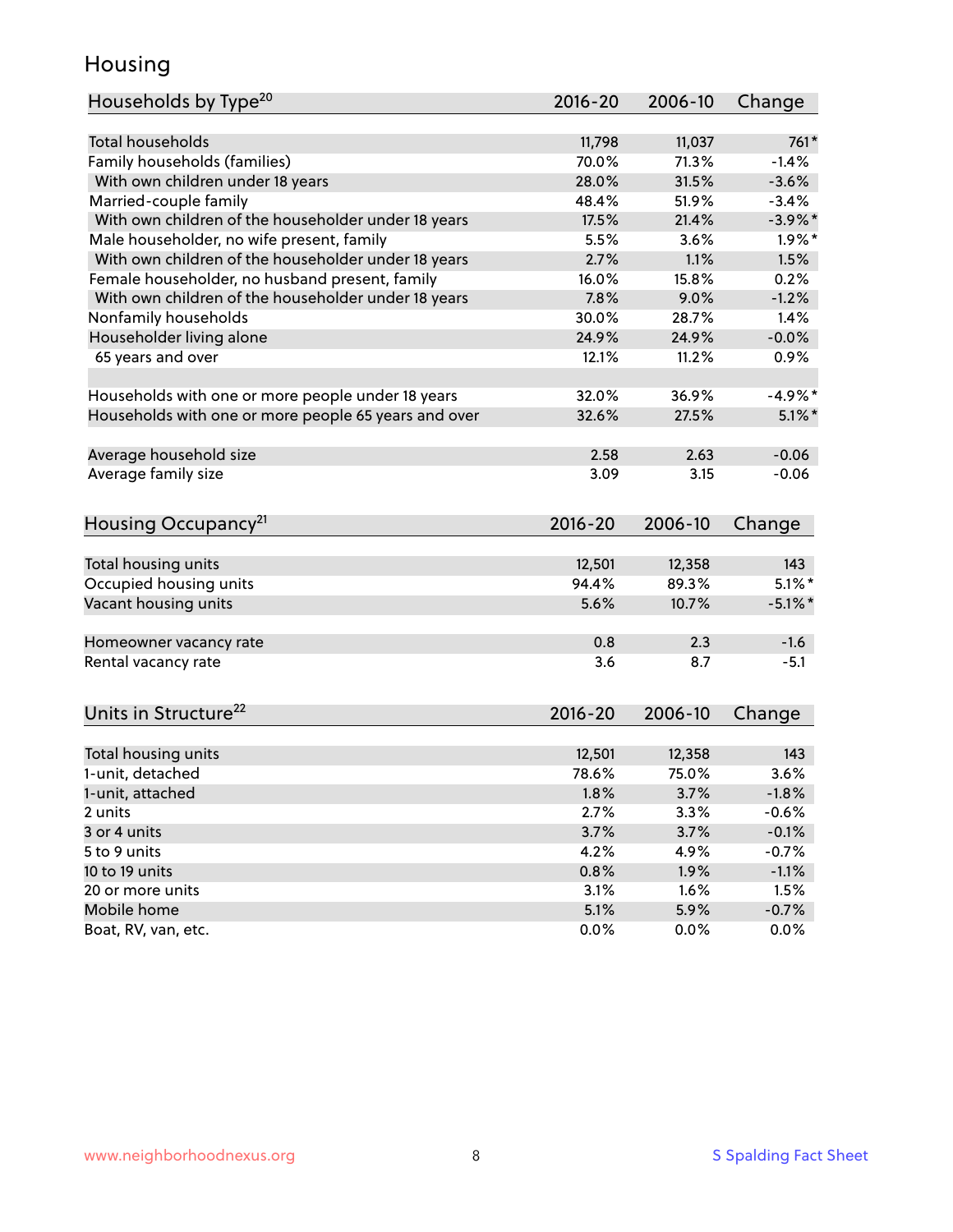### Housing, Continued...

| Year Structure Built <sup>23</sup>             | 2016-20     | 2006-10 | Change             |
|------------------------------------------------|-------------|---------|--------------------|
| Total housing units                            | 12,501      | 12,358  | 143                |
| Built 2014 or later                            | 3.7%        | (X)     | (X)                |
| Built 2010 to 2013                             | 1.2%        | (X)     | (X)                |
| Built 2000 to 2009                             | 13.4%       | 17.5%   | $-4.1%$ *          |
| Built 1990 to 1999                             | 19.5%       | 18.8%   | 0.7%               |
| Built 1980 to 1989                             | 17.2%       | 16.9%   | 0.3%               |
| Built 1970 to 1979                             | 17.4%       | 15.4%   | 2.0%               |
| Built 1960 to 1969                             | 10.5%       | 10.3%   | 0.2%               |
| Built 1950 to 1959                             | 7.9%        | 6.7%    | 1.2%               |
| Built 1940 to 1949                             | 5.1%        | 7.5%    | $-2.4%$            |
| Built 1939 or earlier                          | 4.3%        | 7.0%    | $-2.7\%$ *         |
|                                                |             |         |                    |
| Housing Tenure <sup>24</sup>                   | $2016 - 20$ | 2006-10 | Change             |
| Occupied housing units                         | 11,798      | 11,037  | $761*$             |
| Owner-occupied                                 | 67.8%       | 71.5%   | $-3.7%$            |
| Renter-occupied                                | 32.2%       | 28.5%   | 3.7%               |
|                                                |             |         |                    |
| Average household size of owner-occupied unit  | 2.58        | 2.60    | $-0.02*$           |
| Average household size of renter-occupied unit | 2.57        | 2.73    | $-0.16$            |
| Residence 1 Year Ago <sup>25</sup>             | $2016 - 20$ | 2006-10 | Change             |
|                                                |             |         |                    |
| Population 1 year and over                     | 31,078      | 29,260  | $1,818*$           |
| Same house                                     | 88.6%       | 83.4%   | $5.1\%$ *          |
| Different house in the U.S.                    | 11.4%       | 16.5%   | $-5.1\%$ *         |
| Same county                                    | 5.9%        | 11.1%   | $-5.2%$ *          |
| Different county                               | 5.6%        | 5.4%    | 0.2%               |
| Same state                                     | 4.4%        | 4.8%    | $-0.4%$            |
| Different state                                | 1.1%        | 0.6%    | $0.6\% *$          |
| Abroad                                         | 0.0%        | 0.1%    | $-0.1%$            |
| Value of Housing Unit <sup>26</sup>            | 2016-20     | 2006-10 | Change             |
| Owner-occupied units                           | 8,001       | 7,892   | 109                |
| Less than \$50,000                             | 5.8%        | 6.5%    | $-0.7%$            |
| \$50,000 to \$99,999                           | 23.2%       | 17.8%   | 5.4%               |
| \$100,000 to \$149,999                         | 24.8%       | 31.9%   | $-7.1\%$ *         |
| \$150,000 to \$199,999                         | 21.5%       | 21.9%   | $-0.4%$            |
| \$200,000 to \$299,999                         | 15.3%       | 12.2%   | 3.2%               |
| \$300,000 to \$499,999                         | 8.3%        | 7.0%    | 1.2%               |
|                                                |             |         |                    |
| \$500,000 to \$999,999<br>\$1,000,000 or more  | 1.0%        | 2.5%    | $-1.5%$<br>$-0.2%$ |
| Median (dollars)                               | 0.0%        | 0.2%    |                    |
|                                                | 141,323     | 139,605 | 1,719              |
| Mortgage Status <sup>27</sup>                  | $2016 - 20$ | 2006-10 | Change             |
| Owner-occupied units                           | 8,001       | 7,892   | 109                |
| Housing units with a mortgage                  | 63.7%       | 64.5%   | $-0.8%$            |
| Housing units without a mortgage               | 36.3%       | 35.5%   | 0.8%               |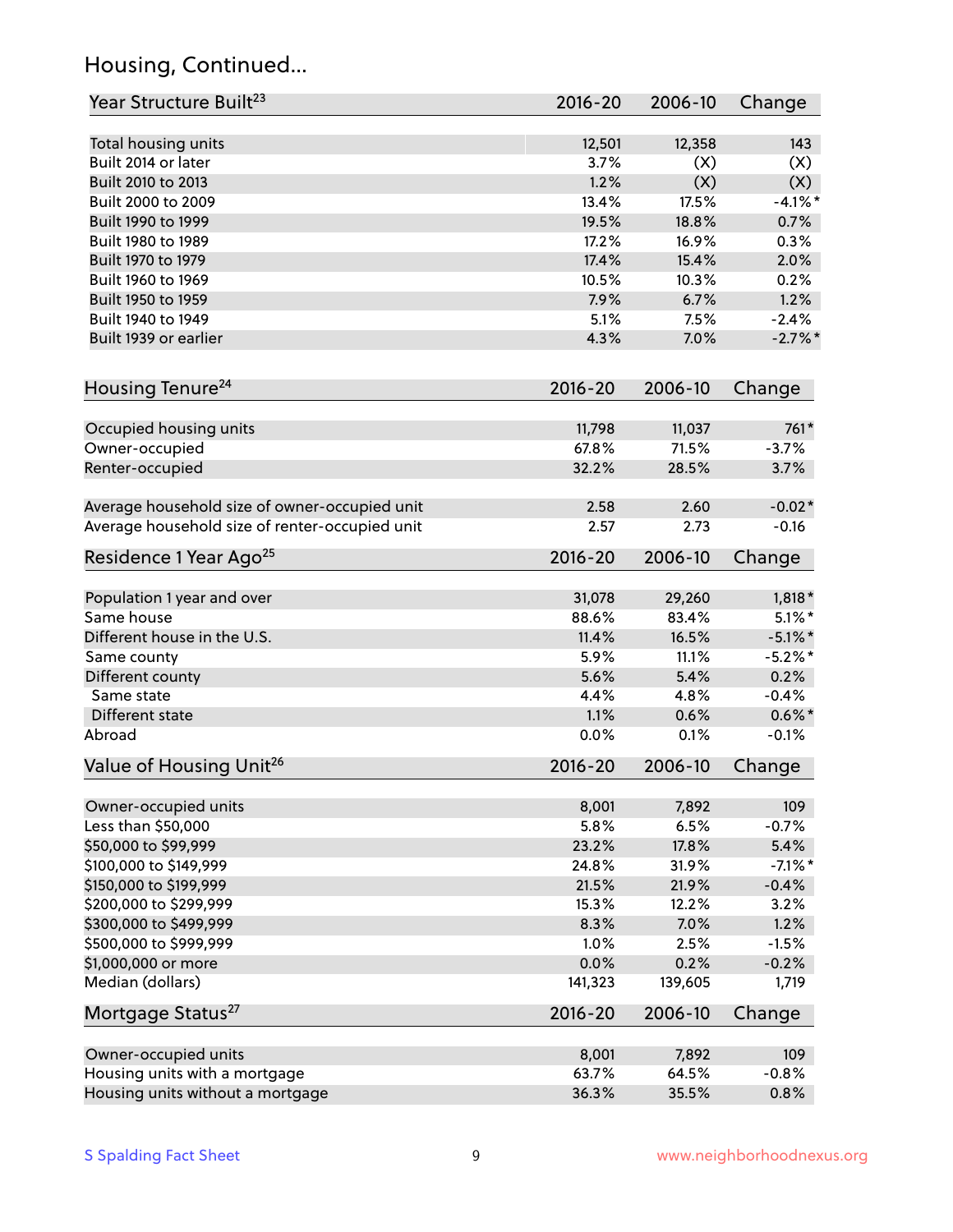### Housing, Continued...

| Selected Monthly Owner Costs <sup>28</sup>                                            | 2016-20   | 2006-10 | Change     |
|---------------------------------------------------------------------------------------|-----------|---------|------------|
| Housing units with a mortgage                                                         | 5,097     | 5,089   | 8          |
| Less than \$300                                                                       | 0.0%      | 0.4%    | $-0.4%$    |
| \$300 to \$499                                                                        | 2.9%      | 0.9%    | 2.0%       |
| \$500 to \$999                                                                        | 30.6%     | 27.7%   | 2.9%       |
| \$1,000 to \$1,499                                                                    | 37.1%     | 37.3%   | $-0.2%$    |
| \$1,500 to \$1,999                                                                    | 17.2%     | 22.2%   | $-5.0%$    |
| \$2,000 to \$2,999                                                                    | 10.8%     | 8.8%    | 2.0%       |
| \$3,000 or more                                                                       | 1.4%      | 2.6%    | $-1.2%$    |
| Median (dollars)                                                                      | 1,201     | 1,242   | $-41$      |
| Housing units without a mortgage                                                      | 2,904     | 2,803   | 101        |
| Less than \$150                                                                       | 0.9%      | 3.5%    | $-2.5%$    |
| \$150 to \$249                                                                        | 11.6%     | 15.1%   | $-3.5%$    |
| \$250 to \$349                                                                        | 16.2%     | 23.4%   | $-7.2%$    |
| \$350 to \$499                                                                        | 32.4%     | 28.1%   | 4.3%       |
| \$500 to \$699                                                                        | 20.2%     | 16.3%   | 3.9%       |
| \$700 or more                                                                         | 18.6%     | 13.6%   | 5.1%       |
| Median (dollars)                                                                      | 444       | 388     | $56*$      |
| Selected Monthly Owner Costs as a Percentage of<br>Household Income <sup>29</sup>     |           |         | Change     |
| Housing units with a mortgage (excluding units where<br>SMOCAPI cannot be computed)   | 5,097     | 5,089   | 8          |
| Less than 20.0 percent                                                                | 50.6%     | 41.0%   | $9.6\%$ *  |
| 20.0 to 24.9 percent                                                                  | 15.1%     | 18.5%   | $-3.3%$    |
| 25.0 to 29.9 percent                                                                  | 7.3%      | 9.6%    | $-2.3%$    |
| 30.0 to 34.9 percent                                                                  | 8.2%      | 9.0%    | $-0.8%$    |
| 35.0 percent or more                                                                  | 18.8%     | 21.9%   | $-3.1%$    |
| Not computed                                                                          | $\pmb{0}$ | 0       | 0          |
| Housing unit without a mortgage (excluding units where<br>SMOCAPI cannot be computed) | 2,799     | 2,707   | 92         |
| Less than 10.0 percent                                                                | 42.4%     | 30.1%   | 12.3%*     |
| 10.0 to 14.9 percent                                                                  | 25.9%     | 23.2%   | 2.7%       |
| 15.0 to 19.9 percent                                                                  | 10.6%     | 11.9%   | $-1.2%$    |
| 20.0 to 24.9 percent                                                                  | 8.1%      | 6.3%    | 1.8%       |
| 25.0 to 29.9 percent                                                                  | 1.9%      | 8.5%    | $-6.6\%$ * |
| 30.0 to 34.9 percent                                                                  | 1.8%      | 6.4%    | $-4.6%$    |
| 35.0 percent or more                                                                  | 9.3%      | 13.7%   | $-4.3%$    |
| Not computed                                                                          | 105       | 96      | 9          |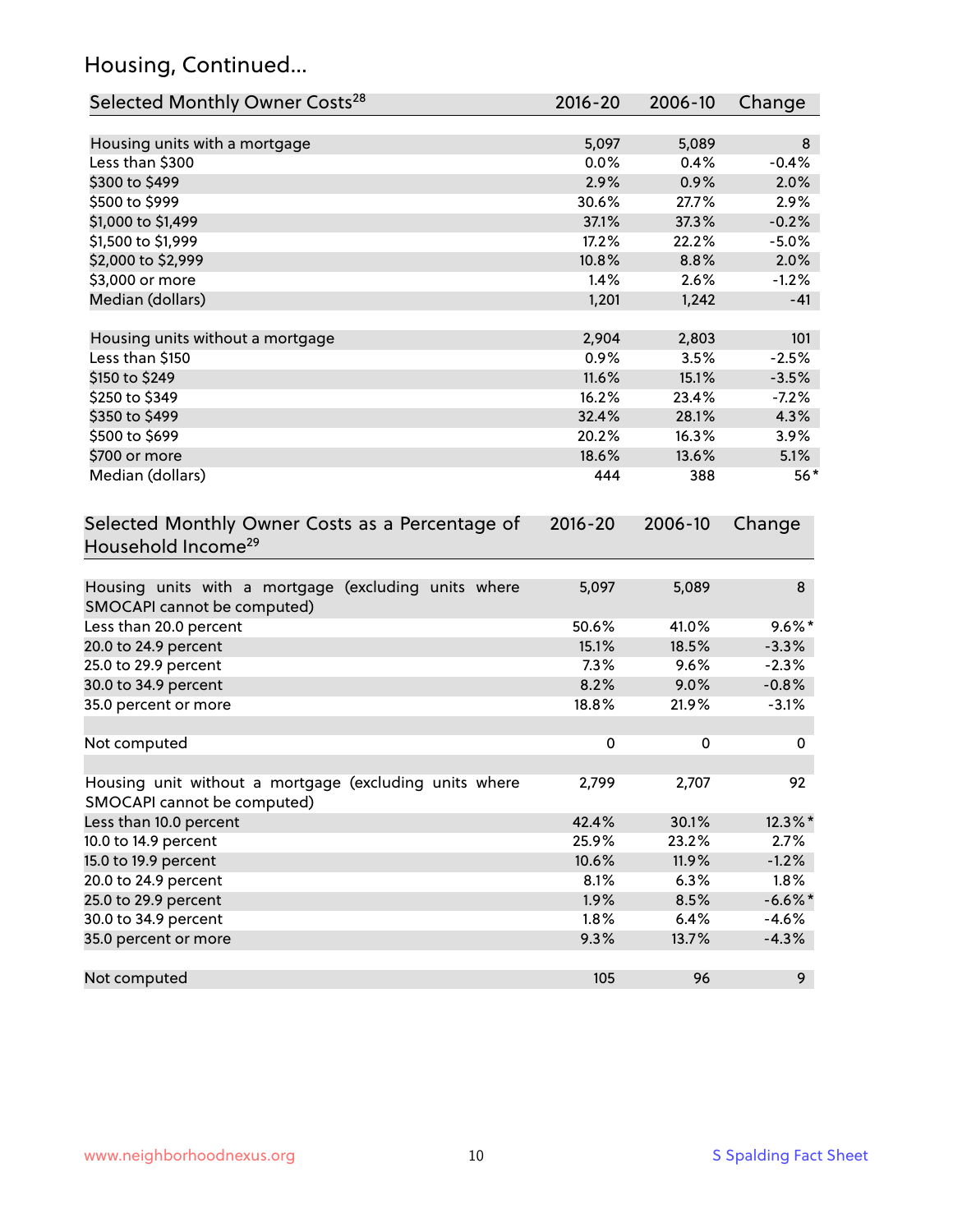### Housing, Continued...

| Gross Rent <sup>30</sup>                                     | 2016-20     | 2006-10 | Change      |
|--------------------------------------------------------------|-------------|---------|-------------|
| Occupied units paying rent                                   | 3,686       | 2,923   | $763*$      |
| Less than \$200                                              | 1.0%        | 4.6%    | $-3.6%$     |
| \$200 to \$499                                               | 15.2%       | 8.4%    | 6.8%        |
| \$500 to \$749                                               | 21.2%       | 31.5%   | $-10.3%$    |
| \$750 to \$999                                               | 21.9%       | 32.8%   | $-10.9%$    |
| \$1,000 to \$1,499                                           | 39.0%       | 18.9%   | 20.1%*      |
| \$1,500 to \$1,999                                           | 1.7%        | 3.9%    | $-2.2%$     |
| \$2,000 or more                                              | 0.0%        | 0.0%    | $0.0\%$     |
| Median (dollars)                                             | 907         | 901     | 6           |
|                                                              |             |         |             |
| No rent paid                                                 | 111         | 222     | $-111$      |
| Gross Rent as a Percentage of Household Income <sup>31</sup> | $2016 - 20$ | 2006-10 | Change      |
| Occupied units paying rent (excluding units where GRAPI      | 3,650       | 2,905   | 745         |
| cannot be computed)                                          |             |         |             |
| Less than 15.0 percent                                       | 16.8%       | 7.9%    | 8.9%        |
| 15.0 to 19.9 percent                                         | 14.7%       | 13.9%   | 0.8%        |
| 20.0 to 24.9 percent                                         | 9.5%        | 13.4%   | $-3.9%$     |
| 25.0 to 29.9 percent                                         | 17.7%       | 7.6%    | 10.1%*      |
| 30.0 to 34.9 percent                                         | 5.8%        | 10.7%   | $-4.9%$     |
| 35.0 percent or more                                         | 35.6%       | 46.5%   | $-11.0\%$ * |
| Not computed                                                 | 147         | 240     | $-93$       |
| <b>Transportation</b>                                        |             |         |             |
| Commuting to Work <sup>32</sup>                              | 2016-20     | 2006-10 | Change      |
| Workers 16 years and over                                    | 13,864      | 12,259  | $1,605*$    |
| Car, truck, or van - drove alone                             | 88.4%       | 79.7%   | $8.7\%$ *   |
| Car, truck, or van - carpooled                               | 7.2%        | 14.0%   | $-6.9\%$ *  |
| Public transportation (excluding taxicab)                    | 0.1%        | 0.7%    | $-0.6%$     |
| Walked                                                       | 0.4%        | 1.5%    | $-1.0%$     |
| Other means                                                  | 0.3%        | 1.2%    | $-0.9%$     |
| Worked at home                                               | 3.7%        | 2.9%    | 0.8%        |
| Mean travel time to work (minutes)                           | 27.6        | 27.0    | 0.6         |
| Vehicles Available <sup>33</sup>                             | $2016 - 20$ | 2006-10 | Change      |
| Occupied housing units                                       | 11,798      | 11,037  | 761*        |
| No vehicles available                                        | 5.4%        | 6.6%    | $-1.2%$     |
| 1 vehicle available                                          | 28.1%       | 31.4%   | $-3.4%$     |
| 2 vehicles available                                         | 37.9%       | 37.3%   | 0.6%        |
| 3 or more vehicles available                                 | 28.6%       | 24.7%   | 4.0%        |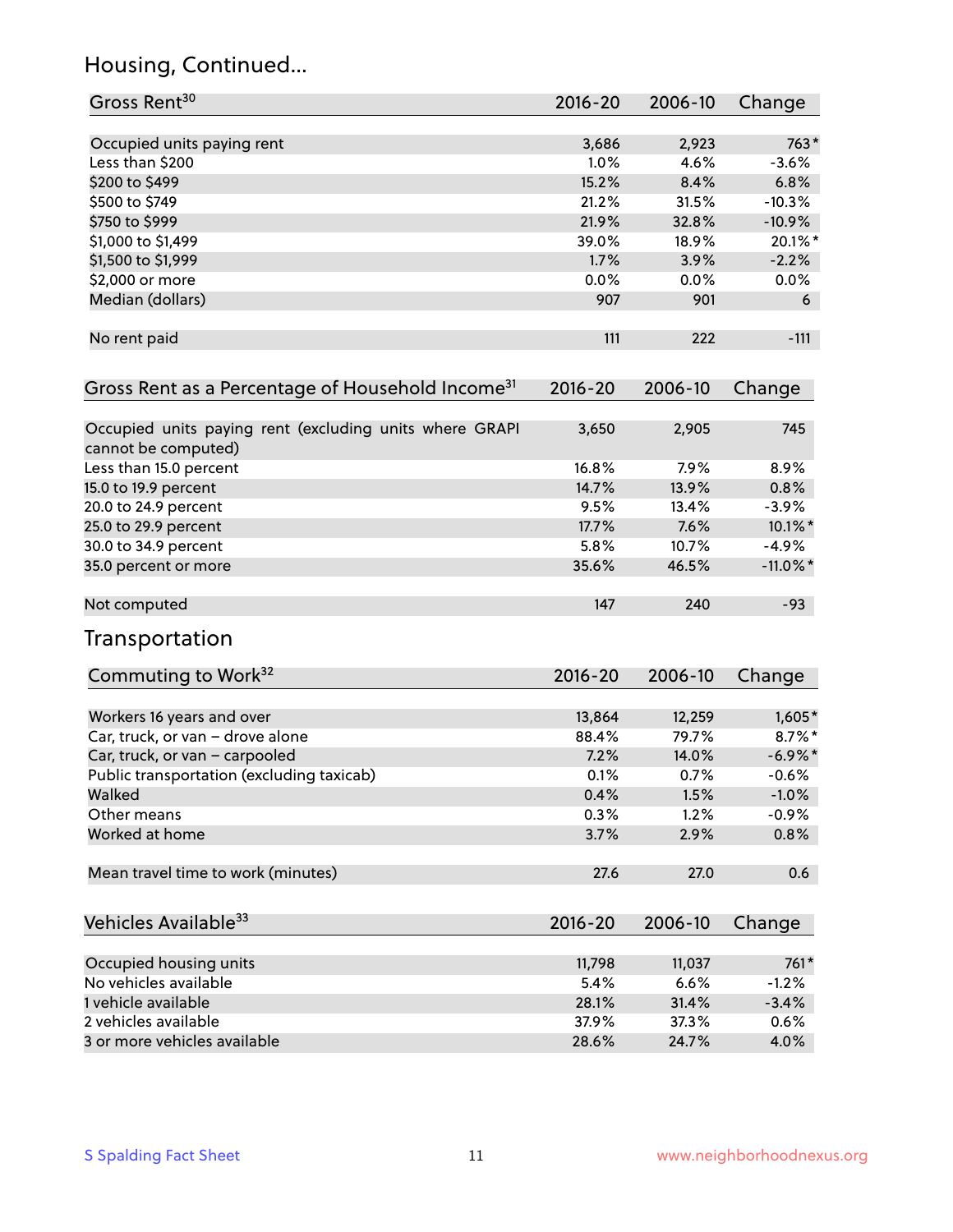### Health

| Health Insurance coverage <sup>34</sup> | 2016-20 |
|-----------------------------------------|---------|
|-----------------------------------------|---------|

| Civilian Noninstitutionalized Population                | 30,464 |
|---------------------------------------------------------|--------|
| With health insurance coverage                          | 87.6%  |
| With private health insurance coverage                  | 63.4%  |
| With public health coverage                             | 36.6%  |
| No health insurance coverage                            | 12.4%  |
| Civilian Noninstitutionalized Population Under 19 years | 7,854  |
| No health insurance coverage                            | 6.4%   |
| Civilian Noninstitutionalized Population 19 to 64 years | 17,552 |
| In labor force:                                         | 13,230 |
| Employed:                                               | 12,898 |
| With health insurance coverage                          | 86.1%  |
| With private health insurance coverage                  | 80.3%  |
| With public coverage                                    | 9.1%   |
| No health insurance coverage                            | 13.9%  |
| Unemployed:                                             | 332    |
| With health insurance coverage                          | 42.5%  |
| With private health insurance coverage                  | 23.5%  |
| With public coverage                                    | 24.7%  |
| No health insurance coverage                            | 57.5%  |
| Not in labor force:                                     | 4,322  |
| With health insurance coverage                          | 70.4%  |
| With private health insurance coverage                  | 39.7%  |
| With public coverage                                    | 39.0%  |
| No health insurance coverage                            | 29.6%  |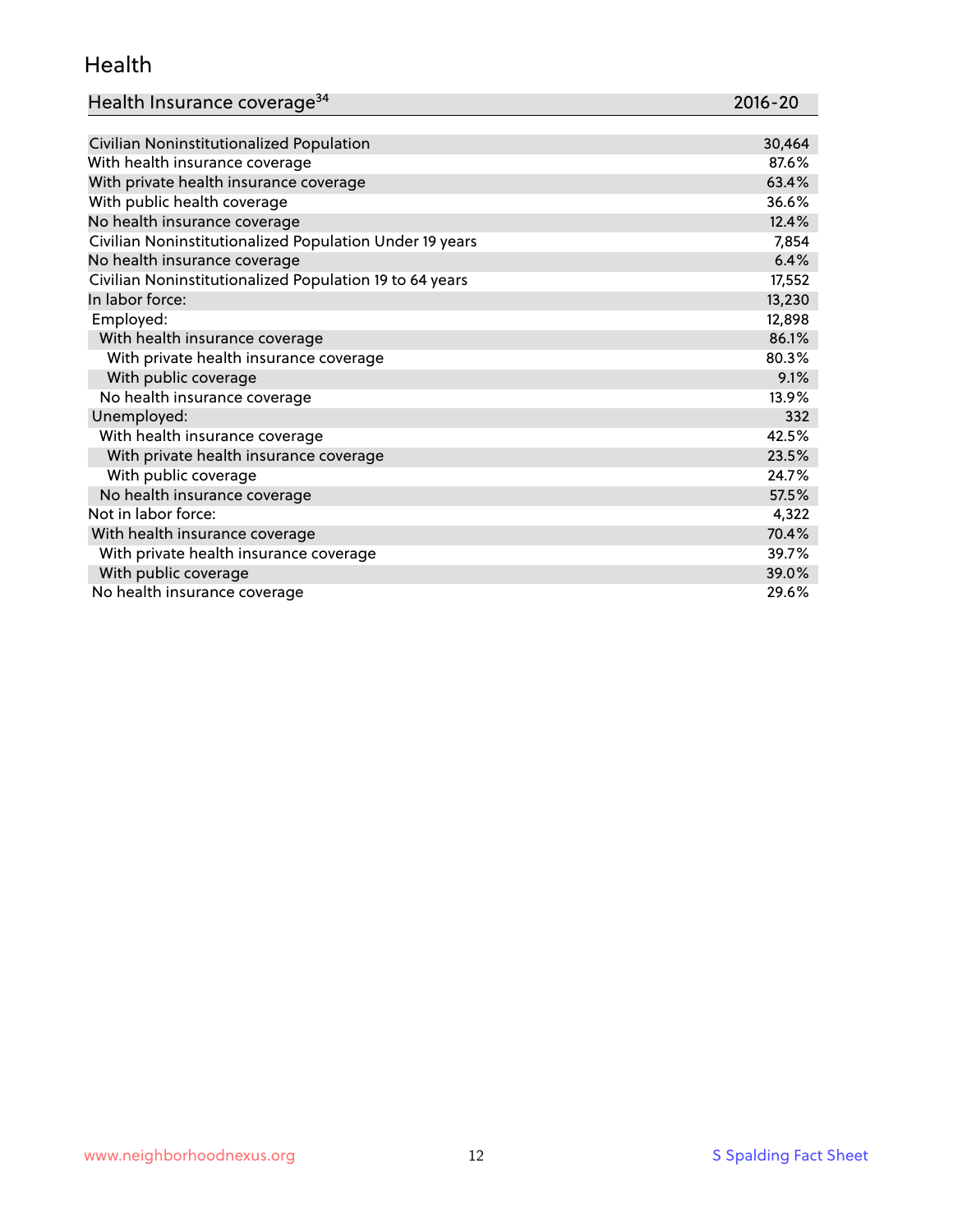### Employment Forecasts

| Forecast Employment by Sector <sup>35</sup>      | 2030     | 2020     | Change   |
|--------------------------------------------------|----------|----------|----------|
|                                                  |          |          |          |
| <b>All Sectors</b>                               | 14,855   | 13,418   | 10.7%    |
| Goods Producing                                  | 2,885    | 3,135    | $-8.0%$  |
| Agriculture, forestry, fishing and hunting       | 10       | 18       | $-44.4%$ |
| Mining                                           | 74       | 102      | $-27.5%$ |
| Construction                                     | 540      | 449      | 20.3%    |
| Manufacturing                                    | 2,261    | 2,566    | $-11.9%$ |
| <b>Service Providing</b>                         | 2,033    | 1,833    | 10.9%    |
| Wholesale trade                                  | 802      | 726      | 10.5%    |
| Retail trade                                     | 835      | 849      | $-1.6%$  |
| Transportation and warehousing                   | 396      | 258      | 53.5%    |
| <b>Utilities</b>                                 | $\Omega$ | $\Omega$ | 0.0%     |
| Information                                      | 70       | 56       | 25.0%    |
| <b>Financial activities</b>                      | 1,013    | 716      | 41.5%    |
| Finance and insurance                            | 742      | 481      | 54.3%    |
| Real estate and rental and leasing               | 271      | 235      | 15.3%    |
| Professional and business services               | 566      | 370      | 53.0%    |
| Professional, scientific, and technical services | 562      | 365      | 54.0%    |
| Management of companies and enterprises          | 4        | 5        | $-20.0%$ |
| <b>Education and health services</b>             | 4,294    | 3,635    | 18.1%    |
| <b>Education services</b>                        | 1,185    | 1,096    | 8.1%     |
| Health care and social assistance                | 3,109    | 2,539    | 22.4%    |
| Leisure and hospitality                          | 1,100    | 955      | 15.2%    |
| Arts, entertainment, and recreation              | 25       | 24       | 4.2%     |
| Accommodation and food services                  | 1,075    | 931      | 15.5%    |
| Other services, except public administration     | 323      | 295      | 9.5%     |
| <b>Public administration</b>                     | 520      | 510      | 2.0%     |
| <b>Population Forecasts</b>                      |          |          |          |

| Population Forecasts <sup>36</sup> | 2030   | 2020   | Change   |
|------------------------------------|--------|--------|----------|
|                                    |        |        |          |
| <b>Total Population</b>            | 34.746 | 29.786 | $16.7\%$ |
| <b>Total Households</b>            | 13.559 | 11.510 | $17.8\%$ |